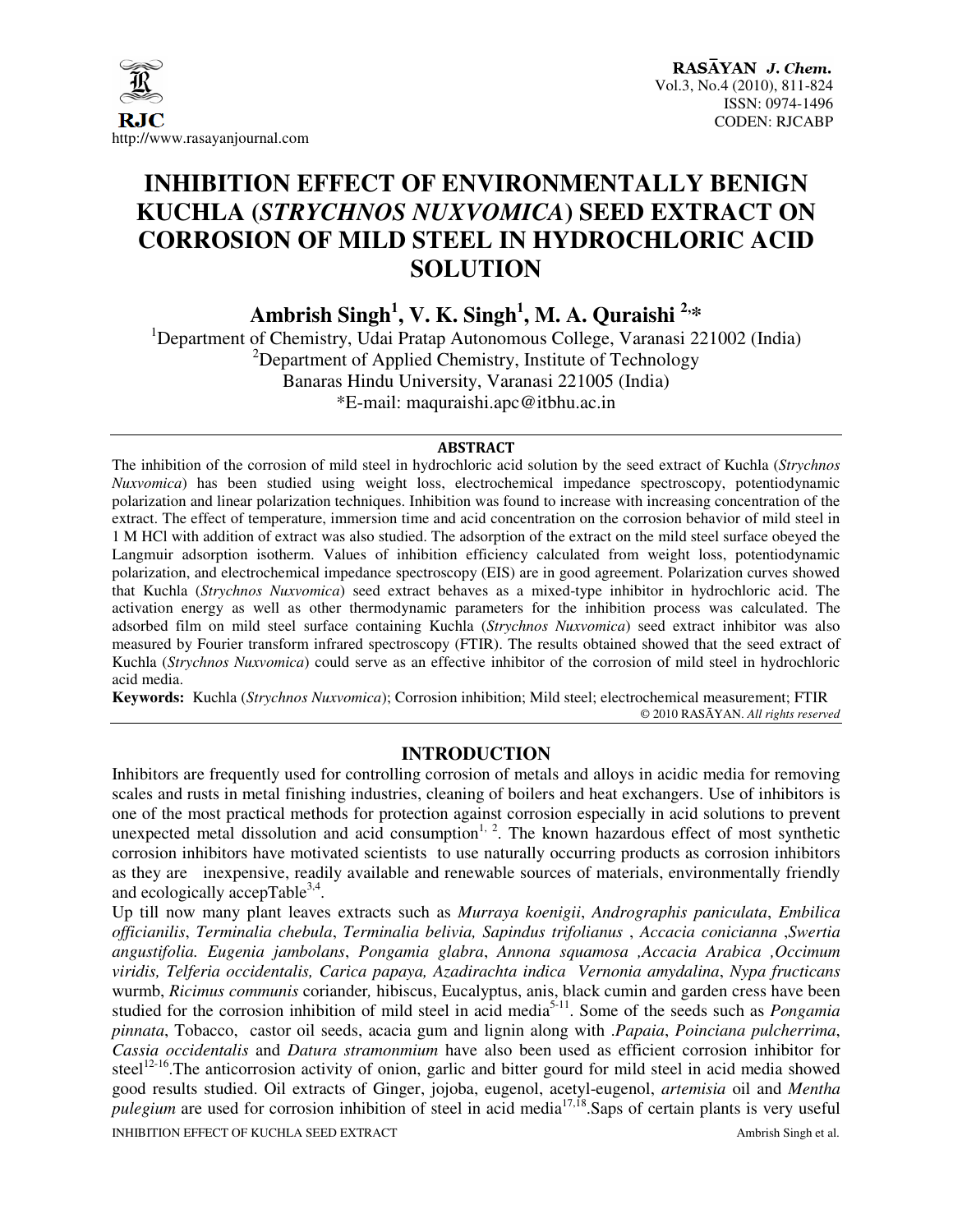corrosion inhibitors. *Calotropis procera, Azydracta indica* and *Auforpio turkiale* sap are useful as acid corrosion inhibitors. Quinine has been studied for its anticorrosive effect of carbon steel in 1 M HCl. The inhibition effect of *Zenthoxylum alatum* extract on the corrosion of mild steel in aqueous Orthophosphonic acid was investigated $19$ .

In continuation of our work on development of green corrosion inhibitors<sup>20-23</sup>, the present study investigates the inhibiting effect of seed extract of *Strychnos Nuxvomica*, which is commonly known as Kuchla in India. Inhibition effect of Kuchla (*Strychnos Nuxvomica*) on the corrosion of mild steel in 1 M HCl solution by weight loss, potentiodynamic polarization and electrochemical impedance spectroscopy (EIS) methods. Meanwhile, the steel surface was examined by Fourier transform infrared (FTIR) spectroscopy.

## **EXPERIMENTAL**

# **Preparation of Kuchla (Strychnos Nuxvomica) seed extract**

Kuchla (*Strychnos Nuxvomica*) seed was dried and ground to powder form. Dried (10g) powder was soaked in double distilled water (500 mL) and refluxed for 5 h. The aqueous solution was filtered and concentrated to 100 mL .This extract was used to study the corrosion inhibition properties. Corrosion tests were performed on a mild steel of the following percentage composition (wt.%): Fe 99.30%, C 0.076%, Si 0.026%, Mn 0.192%, P 0.012%, Cr 0.050%, Ni 0.050%, Al 0.023%, and Cu 0.135% , which were abraded successively with fine grade emery papers from 600 to 1200 grade. The specimens were washed thoroughly with double distilled water and finally degreased with acetone and dried at room temperature. The aggressive solution 1 M HCl was prepared by dilution of analytical grade HCl (37%) with double distilled water and all experiments were carried out in unstirred solutions.

## **Weight loss method**

Weight loss measurements were performed on the mild steel samples with a rectangular form of size 2.5  $\text{cm} \times 2.0 \text{ cm} \times 0.025 \text{ cm}$  in one molar HCl solution with and without addition of different concentrations of seed's extract. Every sample was weighed by an electronic balance, and then placed in the acid solution (100 mL). The duration of the immersion was 3 h at the temperature range from 308 to 338 K. After immersion, the surface of the specimen was cleaned by double distilled water followed rinsing with acetone and the sample was weighed again in order to calculate inhibition efficiency ( $\eta$ %) the corrosion rate  $(C_R)$ . The experiments were done in triplicate and the average value of the weight loss was noted. For each experiment, a freshly prepared solution was used and the solution temperature was thermostatically controlled at a desired value.

The aggressive solutions (1 M HCl) were prepared by dilution of an analytical grade HCl with double distilled water. The surface coverage (θ) and inhibition efficiency (*(*η %*)* was determined by using following equation:

$$
\theta = \frac{w_0 - w_i}{w_0} \tag{1}
$$

$$
\eta\% = \frac{w_0 - w_i}{w_0} \times 100
$$
 (2)

Where,  $w_i$  and  $w_0$  are the weight loss values in presence and absence of inhibitor, respectively. The corrosion rate  $(C_R)$  of mild steel was calculated using the relation:

$$
C_R \left( mm / y \right) = \frac{87.6 \times w}{atD} \tag{3}
$$

Where, *w* is corrosion weight loss of mild steel (mg), *a* the area of the coupon (cm<sup>2</sup>), *t* is the exposure time (h) and D the density of mild steel  $(g \text{ cm}^{-3})$ .

# **Electrochemical measurements**

INHIBITION EFFECT OF KUCHLA SEED EXTRACT 812 Ambrish Singh et al. The electrochemical studies were made using a Gamry three electrode cell assembly at room temperature. The mild steel of 1 cm<sup>2</sup> was the working electrode, platinum electrode was used as an auxiliary electrode, and standard calomel electrode (SCE) was used as reference electrode. The working electrode was abraded with different grades of emery papers, washed with water and degreased with acetone. All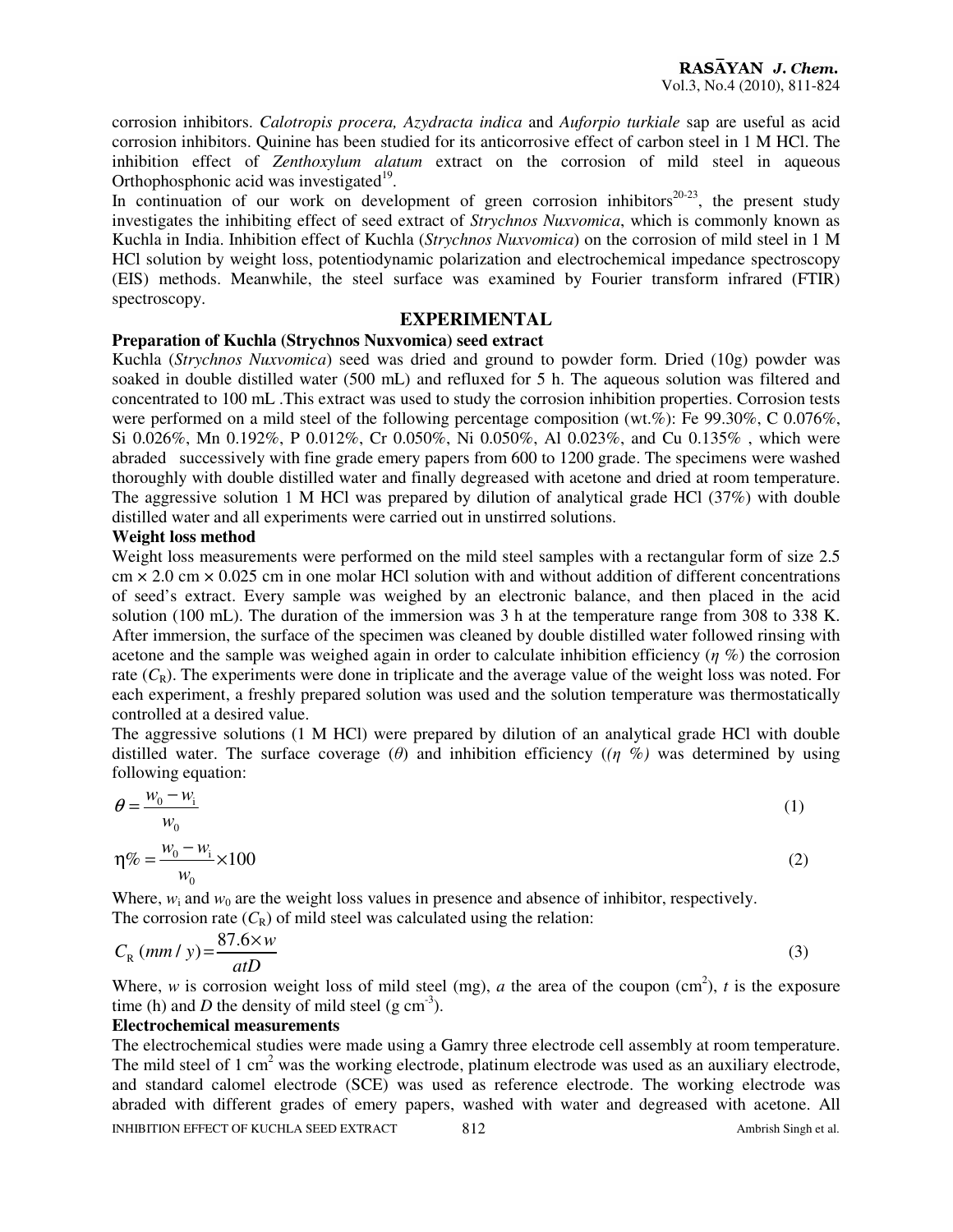electrochemical measurements were carried out using Gamry Potentiostat/Galvanostat (Model G-300) with EIS software Gamry Instruments Inc., USA. Gamry applications include software DC 105 for corrosion and EIS 300 for EIS measurements and Echem Analyst version 5.50 software packages for data fitting. Prior to the electrochemical measurement, a stabilization period of 30 minute was allowed, which was proved to be sufficient to attain a sTable value of  $E_{\text{corr}}$ .

The linear polarization study was carried out from cathodic potential of  $-20$  mV versus OCP to an anodic potential of  $+ 20$  mV versus OCP with a sweep rate 0.125 mV s<sup>-1</sup> to determine the polarization resistance  $(R_n)$ . From the measured polarization resistance value, the inhibition efficiency has been calculated using the relationship:

$$
\eta\% = \frac{R_{\rm p}^{\prime} - R_{\rm p}^0}{R_{\rm p}^{\prime}} \times 100
$$
\n(4)

Where,  $R_p^0$  and  $R_p^0$  are the polarization resistance in absence and in presence of inhibitor, respectively.

Tafel curves were obtained by changing the electrode potential automatically from −250 to +250 mV versus corrosion potential  $(E_{\text{corr}})$  at a sweep rate of 1 mV s<sup>-1</sup>. EIS measurements were carried out in a frequency range from 100 kHz to 10 mHz under potentiodynamic conditions, with amplitude of 10 mV peak-to-peak, using AC signal at  $E_{\text{corr}}$ . The linear Tafel segments of anodic and cathodic curves were extrapolated to corrosion potential to obtain corrosion current densities  $(I_{\text{corr}})$ . The inhibition efficiency was evaluated from the measured  $I_{\text{corr}}$  values using the relationship:

$$
\eta\% = \frac{I_{\text{corr}}^0 - I_{\text{corr}}}{I_{\text{corr}}^0} \times 100
$$
\n<sup>(5)</sup>

Where,  $I_{\text{corr}}^0$  and  $I_{\text{corr}}^i$  are the corrosion current in absence and in presence of inhibitor, respectively. The charge transfer resistance values were obtained from the diameter of the semi circles of the Nyquist plots. The inhibition efficiency of the inhibitor has been found out from the charge transfer resistance values using the following equation:

$$
\eta\% = \frac{R_{\rm ct} - R_{\rm ct}^0}{R_{\rm ct}^0} \times 100\tag{6}
$$

Where,  $R_{\text{ct}}^0$  and  $R_{\text{ct}}^0$  are the charge transfer resistance in absence and in presence of inhibitor, respectively. All electrochemical measurements were done in unstirred and non de-aerated solutions.

#### **Fourier transform infrared spectroscopy (FTIR)**

FTIR spectra were recorded in a Thermo Nicolet-5700 FTIR spectrophotometer (USA). The mild steel specimens of size 2.5 cm  $\times$  2.0 cm  $\times$  0.025 cm were prepared as described above. These specimens were immersed for 3 h in 100 mL of 1 M HCl solution containing 350 ppm of inhibitor and were then dried. In order to prevent damage of the protective film or layer of the mild steel surfaces, the FTIR reflectance accessory was applied to study the mild steel surfaces.

# **RESULTS AND DISCUSSION**

# **Weight loss Studies**

# **Effect of Inhibitor concentration**

Figure 1a represents the effect of inhibitor concentration on inhibition efficiency in HCl. The extract showed maximum inhibition efficiency of 98% in HCl and at a optimum concentration of 350 ppm .Further increase in extract concentration did not cause any significant change in the performance of the extract. The values of percentage inhibition efficiency ( $(\eta \%)$ ) and corrosion rate ( $C_R$ ) obtained from weight loss method at different concentrations of Kuchla (*Strychnos Nuxvomica*) seed extract at 308 K are summarized in Table 1.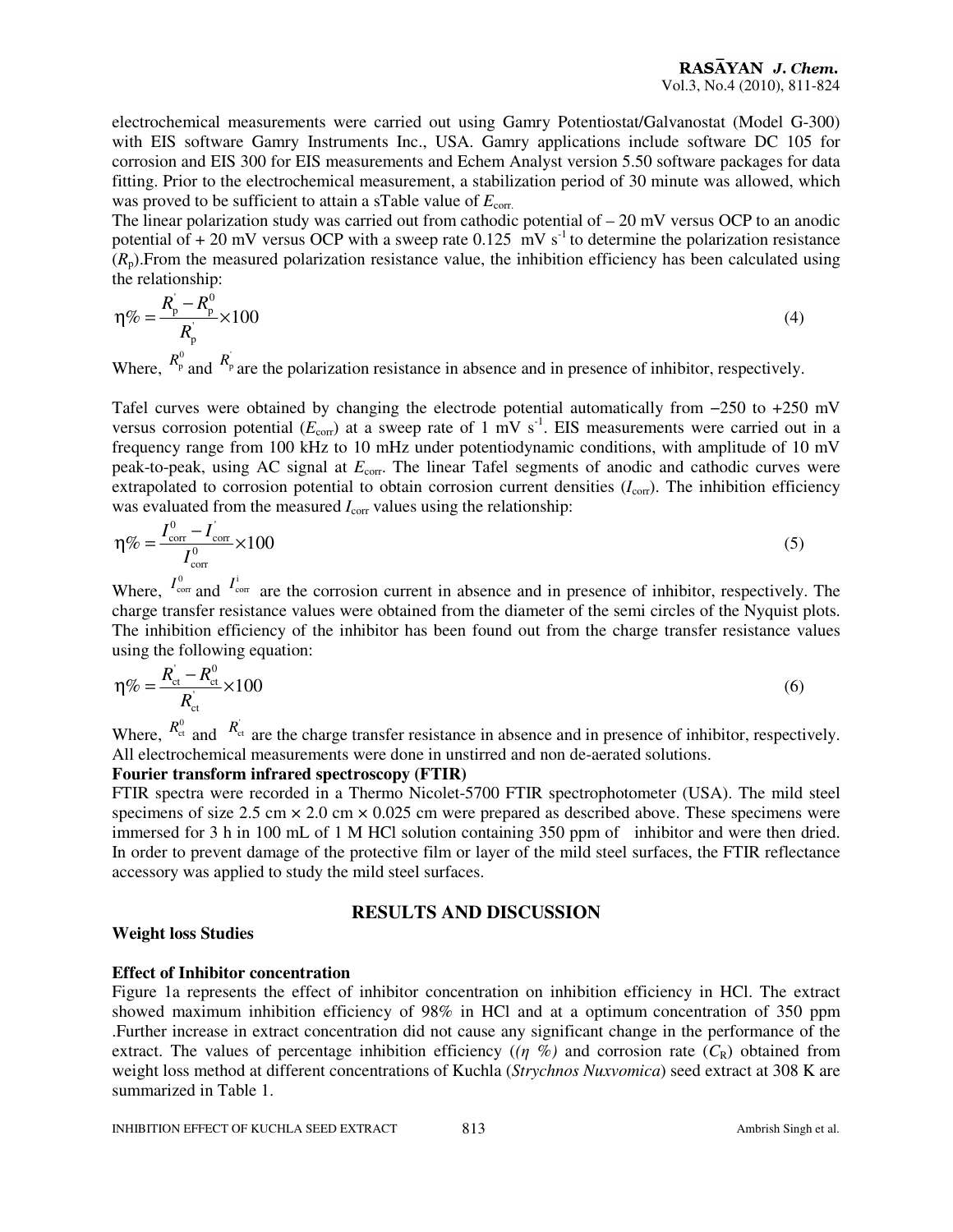#### **Effect of immersion time**

In order to assess the stability of inhibitive behaviour of seed extract on a time scale, weight loss measurements were performed in 1 M HCl in absence and presence of seed extract at 350 ppm concentration for 2 to 8 h immersion time at temperature 308 K. Inhibition efficiencies were plotted against immersion time as seen from Figure 1b. This figure shows that inhibition efficiency of the extract was increased with increasing immersion time from 2 to 8 h (give values). The increase in inhibition efficiency upto 8 h reflects the strong adsorption of constituents present in the extract on the mild steel surface, resulting in a more protective layer formed at mild steel/hydrochloric acid solution interface. Thus Kuchla (*Strychnos Nuxvomica*) seed extract effectively inhibit the mild steel corrosion in one molar hydrochloric acid solutions.

#### **Effect of acid concentration**

The variation of inhibition efficiency with increase in acid concentration from 0.5 M to 2 M is shown in Figure 1c. From this figure it can be seen that inhibition efficiency decreases from 98% to 82% with increase in HCl concentration from 0.5 M to 2 M. This decrease in efficiency (*(*η %*)* can be attributed to increased aggressiveness of solutions with increase in acid concentration.

## **Effect of temperature**

To evaluate the stability of adsorbed layer/film of inhibitor on mild steel surface as well as activation parameters of the corrosion process of steel in acidic medium, weight loss measurements were carried out in the range of temperature 308-338 K in the absence and presence of extract at optimum concentration during 3 h immersion time. Results thus obtained are shown in Figure1d. It is evident from this Figure 1d that inhibition efficiency decreases with increasing temperature. This is due to increased rate of dissolution process of mild steel and partial desorption of the inhibitor from the metal surface with temperature $^{24}$ .

The log of corrosion rate is a linear function of temperature (Arrhenius equation)<sup>25-27</sup>:

$$
\log(C_{\rm R}) = \frac{-E_{\rm a}}{2.303RT} + A\tag{7}
$$

where, *E*<sup>a</sup> is the apparent effective activation energy, *R* is the general gas constant and *A* is Arrhenius pre exponential factor. A plot of log of corrosion rate obtained by weight loss measurement versus 1/*T* gave a straight line as shown in Figure 2a with a slope of -*E*a / 2.303 *R*. The values of activation energy are listed in Table 2. The data shows that the activation energy  $(E_a)$  of the corrosion in mild steel in 1 M HCl solution in the presence of extract is higher than that in the free acid solution. The increase in the apparent activation energy for mild steel dissolution in inhibited solution may be interpreted as physical adsorption that occurs in the first stage<sup>28</sup>. Szauer and Brand explained<sup>29</sup> that the increase in activation energy can be attributed to an appreciable decrease in the adsorption of the inhibitor on the mild steel surface with increase in temperature. An alternative formulation of Arrhenius equation is<sup>30</sup>:

$$
C_{R} = \frac{RT}{Nh} \exp\left(\frac{\Delta S^*}{R}\right) \exp\left(\frac{-\Delta H^*}{RT}\right)
$$
\n(8)

where, h is plank's constant, N is Avogadro's number,  $\Delta S^*$  the entropy of activation, and  $\Delta H^*$  the enthalpy of activation. A plot of log  $C_R/T$  versus  $1/T$  gave a straight line (Figure 2b) with a slope equal to - $\Delta H^2/2.303$  *R* and an intercept of log *R*/*N h* +  $\Delta S^2/2.303$  *R*, from which the values of  $\Delta S^2$  and  $\Delta H^2$  were calculated and listed in Table 2. The positive signs of enthalpies  $(\Delta H^*)$  reflect the endothermic nature of dissolution process. This suggests that mild steel dissolution requires more energy in 1 M HCl in the presence of seed extract. The shift towards positive value of entropies(∆*S* \* ) imply that the activated complex in the rate determining step represents dissociation rather than association, meaning that disordering increases on going from reactants to the activated complex $31$ .

#### **EIS Measurement**

INHIBITION EFFECT OF KUCHLA SEED EXTRACT 814 Ambrish Singh et al. Impedance spectra for mild steel in 1 M HCl in absence and presence of different concentrations of Kuchla (*Strychnos Nuxvomica*) seed extract are shown in the form of Nyquist plots (Figure 3a), Bode-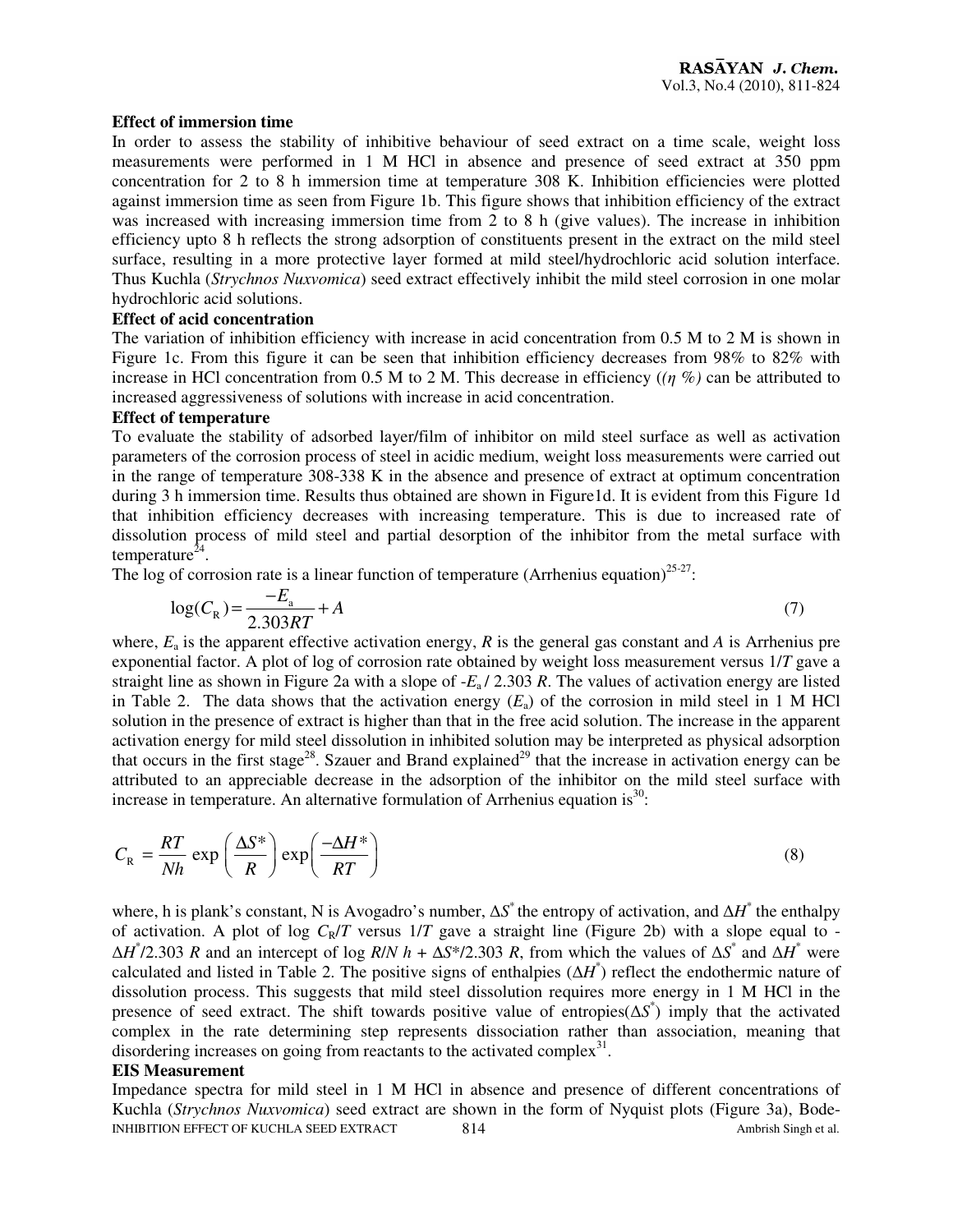modulus plots (Figure 3b) and Bode plots in the Theta-frequency format (Figure 3c). It can be seen from Figs. 3 that diameter of the semicircular capacitive loop (Figure 3a), and phase angle (Figure 3c) increased with increasing concentration of seed extract, and impedance of the double layer (Figure 3b) decreased with extract concentration. Nyquist plots consist of a "depressed" semicircle with one capacitive loop and depressed semicircle has a centre under the real axis. Such behaviour is characteristic for solid electrodes and often referred to as frequency dispersion and has been attributed to roughness and other inhomogeneities of solid surface<sup>32, 33</sup>. The Nyquist plots show a depressed capacitive loop in the high frequency (HF) range and an inductive loop in the lower frequency (LF) range. The HF capacitive loop can be attributed to the charge transfer reaction and time constant of the electric double layer and to the surface inhomogeneity of structural or interfacial origin, such as those found in adsorption processes<sup>34</sup>. The LF inductive loop may be attributed to the relaxation process obtained by adsorption species like Cl<sup>−</sup><sub>ads</sub> and H<sup>+</sup><sub>ads</sub> on the electrode surface and might also be attributed to the re-dissolution of the passivates surface at low frequencies. The fact that this semicircle cannot be observed after the addition of higher concentration supports our view<sup>35, 36</sup>.

The impedance spectra for Nyquist plots were analyzed by fitting to the equivalent circuit model (Figure 4) which was used elsewhere to describe iron / acid interface<sup>37</sup>. In this equivalent circuit,  $R_s$  is the solution resistance,  $R<sub>ct</sub>$  is the charge transfer resistance and CPE is a constant phase element. The capacitance values were calculated using the equation<sup>38</sup>:

$$
Z_{\rm CPE} = Q^{-1} \left( j\omega \right)^{-n} \tag{9}
$$

where *Q* is the *CPE* constant, *j* is the imaginary unit,  $\omega$  is the angular frequency ( $\omega = 2\pi f$ , the frequency in Hz), and *n* is the *CPE* exponent which can be used as a gauge of the heterogeneity and gives details about the degree of surface inhomogeneity (roughness). Depending on the value of *n*, CPE can represent resistance  $(n = 0, Q = 1/R)$ , capacitance  $(n = 1, Q = C)$ , inductance  $(n = -1, Q = 1/L)$  or Warburg element  $(n = 0.5)$ .

When  $n = 1$ , this is the same equation as that for the impedance of a capacitor, where  $Q = C<sub>dl</sub>$ . In fact, when *n* is close to 1, the *CPE* resembles a capacitor, but the phase angle is not 90°. It is constant and somewhat less than 90 $^{\circ}$  at all frequencies.

In spite of the mentioned fact, the term, double layer capacitance, is still often used in the evaluation of AC impedance results to characterize the double layer believed to be formed at the metal/solution interface of systems displaying non-ideal capacitive behavior. For providing simple comparison between the capacitive behaviors of different corrosion systems, the values of  $Q$  were converted to  $C_{\rm d}$ .

$$
C_{\rm dl} = Q \left( \omega_{\rm max} \right)^{n-1} \tag{10}
$$

here,  $\omega_{\text{max}}$  represents the frequency at which the imaginary component reaches a maximum. It is the frequency at the top of the depressed semicircle, and it is also the frequency at which the real part  $(Z_r)$  is midway between the low and high frequency x-axis intercepts.

The impedance parameters such as solution resistance  $(R_s)$ , charge transfer resistance  $(R_c)$ ,  $Q$ , *n*, derived double layer capacitance  $(C_{d})$  and inhibition efficiency  $((\eta \%)$  are listed in Table 3. The values of  $\eta \%$  are calculated using the following equation:

$$
\eta(\%) = \frac{R_{c\text{t,i}} - R_{c\text{t,0}}}{R_{c\text{t,i}}} \times 100 \tag{11}
$$

INHIBITION EFFECT OF KUCHLA SEED EXTRACT 815 815 Ambrish Singh et al. where,  $R_{c,t,i}$  and  $R_{c,t,0}$  are charge transfer resistances in presence and absence of inhibitor, respectively. It is clear from Table 3 that by increasing the inhibitor concentration, the C<sub>dl</sub> values tend to decrease and the inhibition efficiency increases. The decrease in *C*<sub>dl</sub> values can be attributed to a decrease in local dielectric constant and / or an increase in the thickness of the electrical double layer, suggesting that Kuchla (*Strychnos Nuxvomica*) seed extract act by adsorption at the mild steel / solution interface<sup>39</sup>. On the other hand, the values of  $C_{d}$  decreased with an increase in the extract concentration. This situation was the result of an increase in the surface coverage by the inhibitor, which led to an increase in the inhibition efficiency. The values of the phase shift indicate that the  $C<sub>dl</sub>$  values are in reasonable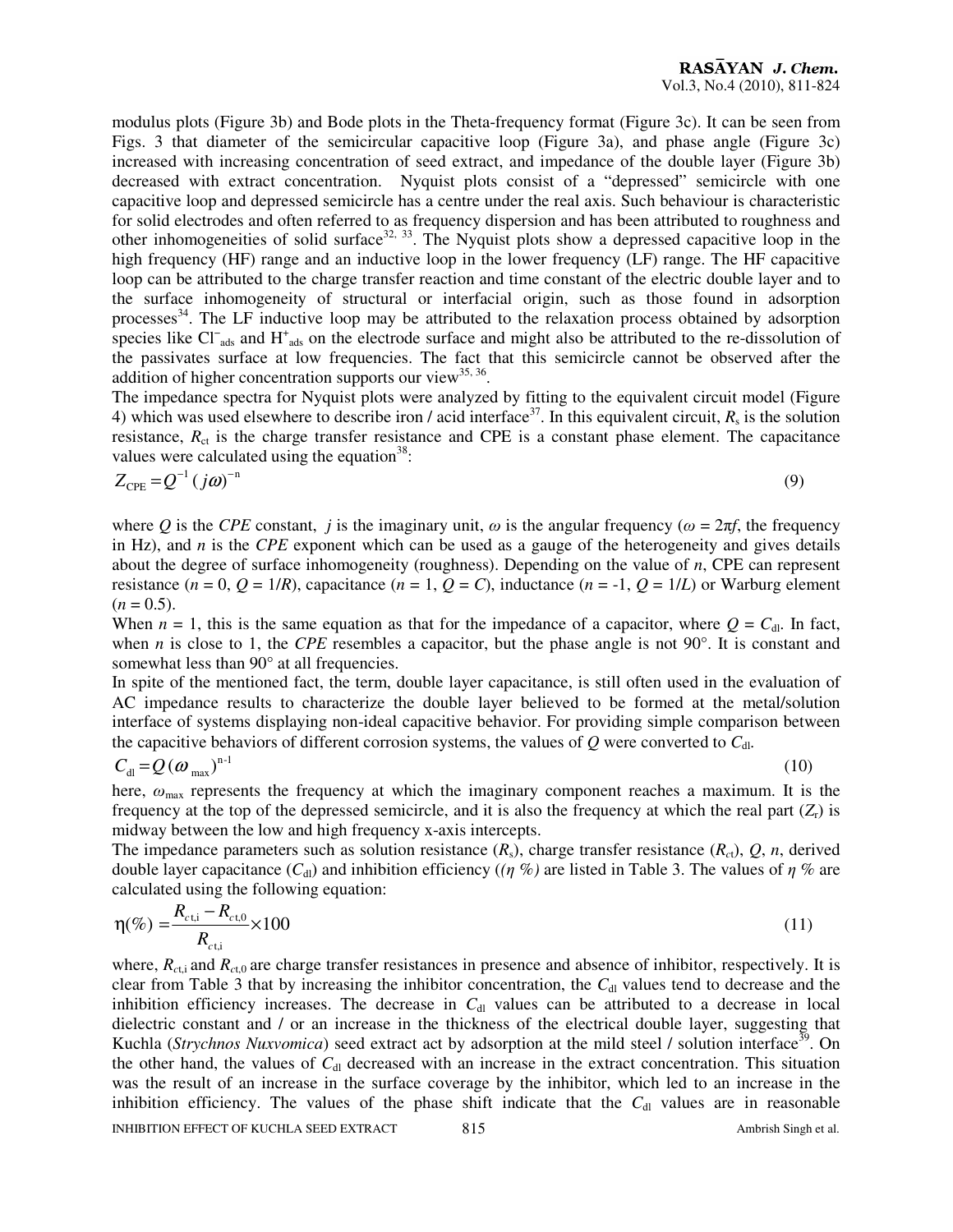confidence limit. Also any significant change in the values of the phase shift, *n*, was not observed in the absence and in the presence of Kuchla (*Strychnos Nuxvomica*). To predict the dissolution mechanism, the value of *n* can be used as an indicator<sup>40</sup>. The values of *n*, ranging between 0.827 and 0.855, indicate that the charge transfer process controls the dissolution mechanism of mild steel in one molar HCl solution in the absence and in the presence of seed extract. The thickness of the protective layer,  $\delta_{org}$ , was related to  $C_{\text{dl}}$  by the following equation<sup>41</sup>.

$$
\delta_{\text{org}} = \frac{\varepsilon_0 \varepsilon_r}{c_{\text{d}}} \tag{12}
$$

where,  $\varepsilon_0$  is the dielectric constant and  $\varepsilon_r$  is the relative dielectric constant. This decrease in the C<sub>dl</sub>, which can result from a decrease in local dielectric constant and/or an increase in the thickness of the electrical double layer, suggested that Kuchla (*Strychnos Nuxvomica*) seed extract function by adsorption at the metal/solution interface. Thus, the change in  $C<sub>dl</sub>$  values was caused by the gradual replacement of water molecules by the adsorption of the organic molecules on the metal surface, decreasing the extent of metal dissolution  $42$ .

It is apparent from Nyquist plots that the impedance response of mild steel in inhibited HCl solution has significantly changed after the addition of Kuchla (*Strychnos Nuxvomica*) seed extract in acid solution and that the impedance of inhibited substrate increases with increasing conc. of inhibitor. The Nyquist plots showed that on increasing Kuchla (*Strychnos Nuxvomica*) concentration, increases charge transfer resistance and decreases double layer capacitance. From the Table 3, it is clear that the greatest effect was observed at 350 ppm of Kuchla (*Strychnos Nuxvomica*) extract which gives *R*ct value of 264 Ωcm<sup>2</sup>in 1 M HCl respectively. Inhibition efficiency is found to increase with inhibitor concentration in the acid .The data obtained from EIS are in good agreement with those obtained from weight loss method.

#### **Polarization Measurements**

Polarization curves for mild steel at various concentration of Kuchla (*Strychnos Nuxvomica*) seed extract in aerated solutions are shown in Figure 5. The extrapolation of Tafel straight line allows the calculation of the corrosion current density  $(I_{\text{corr}})$ . The values of  $I_{\text{corr}}$ , the corrosion potential  $(E_{\text{corr}})$ , cathodic and anodic Tafel slopes  $(b_c, b_a)$  and inhibition efficiency  $(\eta, \%)$  are given in Table 4.The  $(\eta, \%)$  is calculated using the following equation:

$$
\eta\% = \left(\frac{I_{\text{corr}}^0 - I_{\text{corr}}^1}{I_{\text{corr}}^0}\right) \times 100\tag{13}
$$

Where,  $I^0_{\text{corr}}$  and  $I^i_{\text{corr}}$  are the corrosion current density values without and with inhibitor, respectively. Some of the authors proposed the following mechanism for the corrosion of iron and steel in acid solution<sup>43-45</sup>:

 $Fe+A^{n-} \rightarrow (FeA^{n-})_{ads}$  $(FeA^{n-})_{ads} \rightarrow (FeA^{n-})_{ads} + ne^{-}$  $(FeA^{n-})_{ads} \rightarrow (FeA^{n+})_{ads} + ne^{-}$  $(FeA^{n+})_{ads} \rightarrow (Fe^{2+})_{ads} + A^{n-}$ The cathodic hydrogen evolution  $Fe+H^+ \rightarrow (FeH^+)_{ads}$  $(FeH^+)_{ads}$  + ne<sup>-</sup>  $\rightarrow$   $(FeH)_{ads}$  $(FeH^+)$ <sub>ads</sub> +  $H^+$  + ne<sup>-</sup>  $\rightarrow$  Fe + H<sub>2</sub>

The change in  $b_a$  and  $b_c$  values as shown in Table 4 indicates that adsorption of Kuchla (*Strychnos Nuxvomica*) seed extract modify the mechanism of anodic dissolution as well as cathodic hydrogen evolution. From the Figure 5, it is clear that both the cathodic and anodic reactions are inhibited and the inhibition increases as the inhibitor conc. increases in acid media, but the cathode is more polarized. From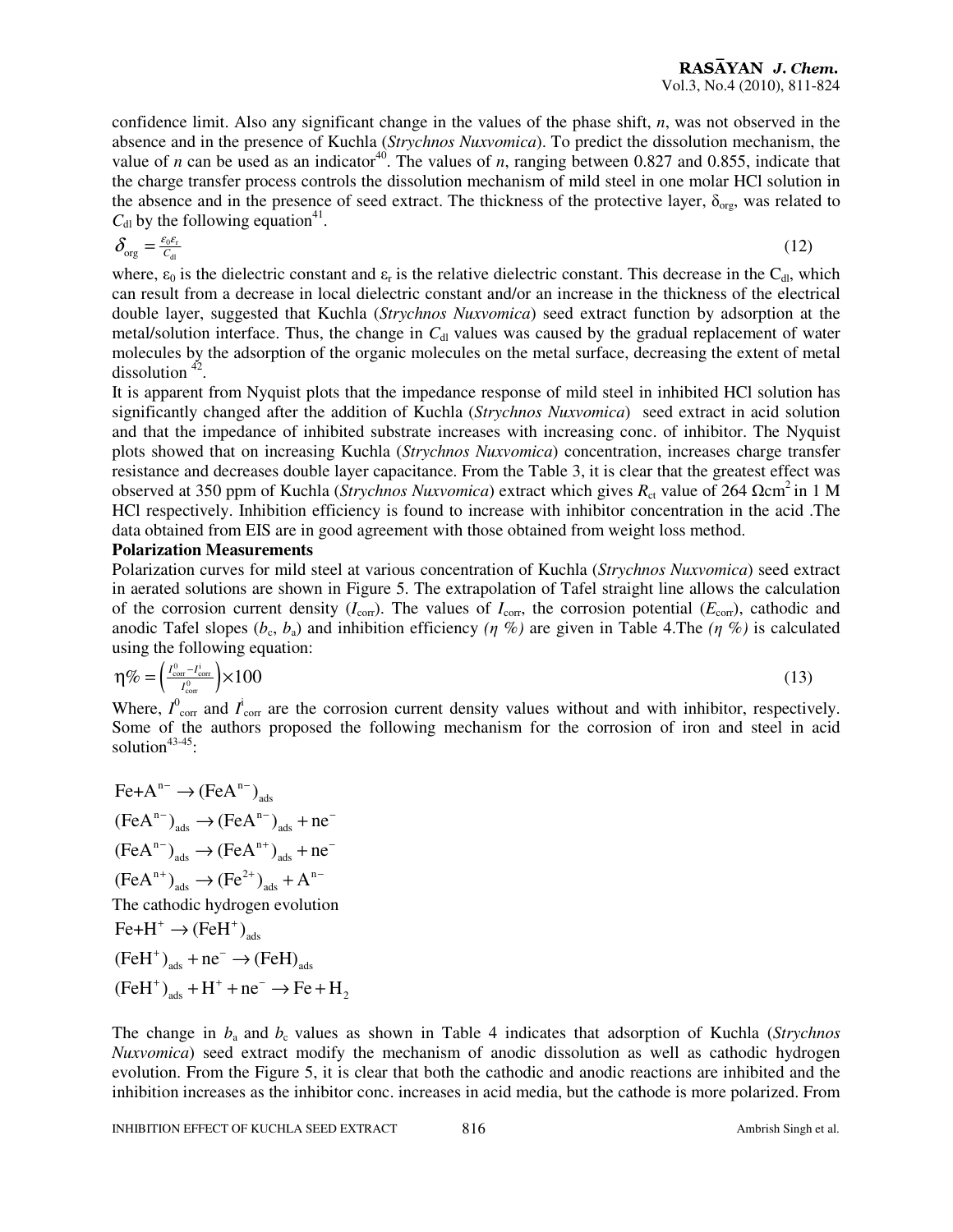the Table 4, it is clear that there was no definite trend in the shift of  $E_{\text{corr}}$  values, in the presence of various conc. of Kuchla (*Strychnos Nuxvomica*) seed extract in 1 M HCl solution. This result indicated that Kuchla (*Strychnos Nuxvomica*) seed extract can be classified as mixed type of inhibitor in 1 M HCl solution.

## **Adsorption Isotherm and free energy of adsorption**

The adsorption of an organic adsorbate on to metal-solution interface can be represented by a substitutional adsorption process between the organic molecules in the aqueous solution phase  $(Org_{(sol)})$ and the water molecules on the metallic surface  $(H_2O_{(ads)})^{46}$ .

$$
Org_{(sol)} + xH_2O \to Org_{(ads)} + xH_2O_{(sol)}
$$
\n(14)

where,  $\bar{x}$  is the size ratio representing the number of water molecules replaced by one molecule of organic adsorbate. Basic information on the interaction between the inhibitor and the mild steel surface can be provided by the adsorption isotherm. For this purpose, the values of surface coverage  $(\theta)$  at different concentrations (*C*inh) of Kuchla (*Strychnos Nuxvomica*) seed extract in acid media in the temperature range (308-338 K) have been used to explain the best isotherm to determine the adsorption process. The values of  $\theta$  can be easily determined from the ratio *((η %)* /100), where *(η %)* was obtained from weight loss measurements. Attempts were made to fit these  $\theta$  values to various isotherm including Frumkin, Langmuir, Temkin. According to these isotherms,  $\theta$  is related to the inhibitor concentration, *C*inh:

$$
\theta = \frac{bC_{\text{inh}}}{1 + bC_{\text{inh}}}
$$
 (Langmuir isotherm) (15)  
exp $(-2a\theta)$  =  $K_{\text{ads}}C_{\text{inh}}$  (Temkin isotherm)

where, *b* designates the adsorption coefficient in equation (15), *a* the molecular interaction parameter,  $K_{ads}$ is the equilibrium constant of the adsorption process in equation (16). The best fit was obtained with Langmuir isotherm as shown in Figure 6. The value of regression coefficients  $(R^2 = 0.999)$  confirms the validity of this approach.

#### **Fourier transform infrared spectroscopy (FTIR) analysis**

It has been established that FTIR spectrophotometer is a powerful instrument that can be used to determine the type of bonding for organic inhibitors absorbed on the metal surface. In present study, reflectance FTIR spectra were used to support the fact that corrosion inhibition of mild steel in acid media is due to the adsorption of inhibitor molecules on the mild steel surface. The prominent peaks are given in Table 5. From data in Table 5, it can be established that inhibition of corrosion of mild steel in one molar HCl solution by Kuchla (*Strychnos Nuxvomica*) seed extract was due to the adsorption of extract's constituent on the mild steel surface.

#### **Mechanism of inhibition**

The transition of metal/solution interface from a state of active dissolution to the passive state is attributed to the adsorption of the inhibitor molecules at the metal/solution interface, forming a protective film. The rate of adsorption is usually rapid and hence, the reactive metal surface is shielded from the aggressive environment $\frac{d}{dt}$ .

Adsorption process can occur through the replacement of solvent molecules from metal surface by ions and molecules accumulated in the vicinity of metal/solution interface. Ions can accumulate at the metal/solution interface in excess of those required to balance the charge on the metal at the operating potential. These ions replace solvent molecules from the metal surface and their centers reside at the inner Helmholtz plane. This phenomenon is termed specific adsorption, contact adsorption. The anions are adsorbed when the metal surface has an excess positive charge in an amount greater than that required to balance the charge corresponding to the applied potential. Aromatic compounds (which contain the benzene ring) undergo particularly strong adsorption on many electrode surfaces. The bonding can occur between metal surface atoms and the aromatic ring of the adsorbate molecules or ligands substituent groups. The exact nature of the interactions between a metal surface and an aromatic molecule depends on the relative coordinating strength towards the given metal of the particular groups present<sup>48</sup>.

INHIBITION EFFECT OF KUCHLA SEED EXTRACT 817 817 Ambrish Singh et al.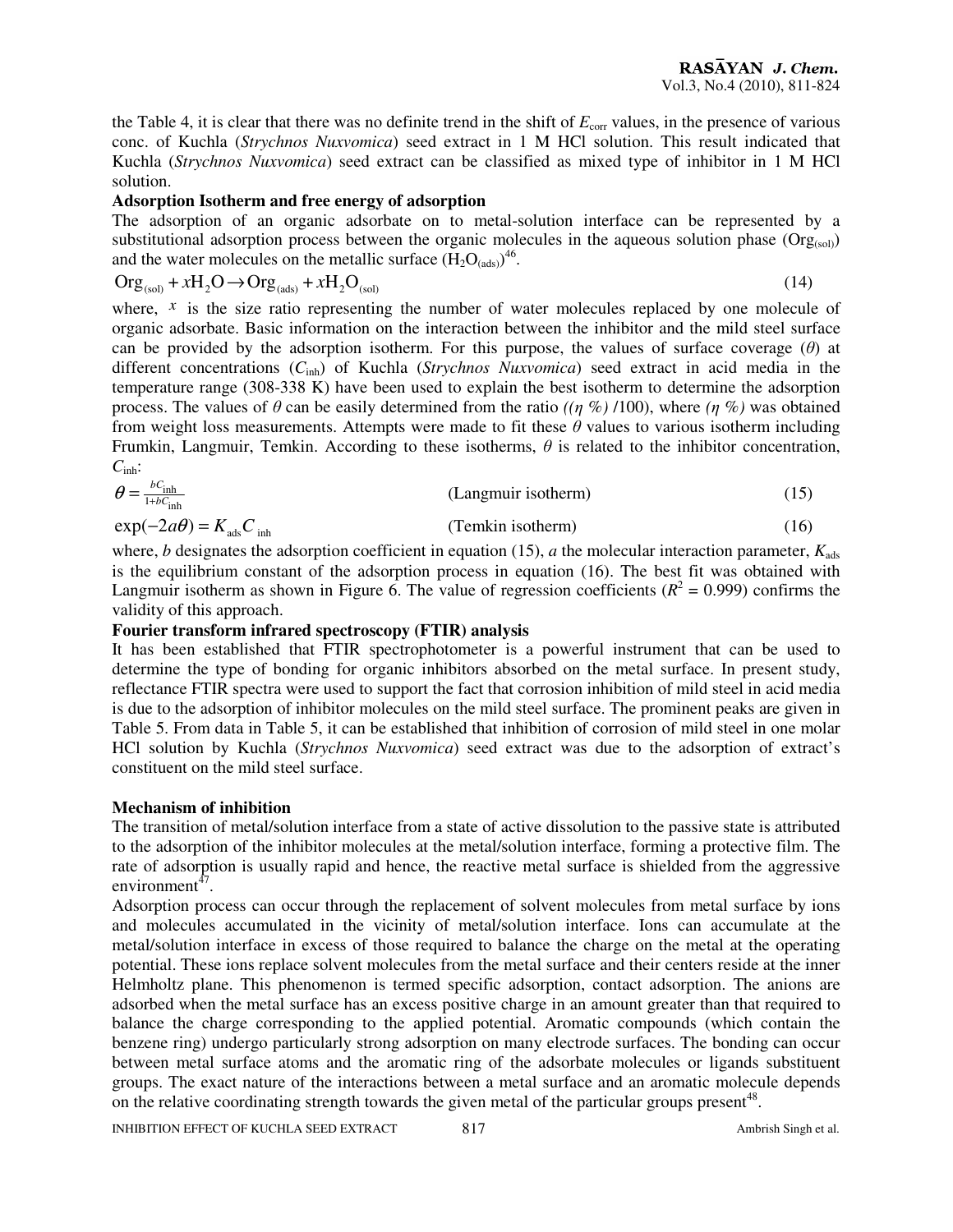The main constituent of extract of Kuchla (*Strychnos Nuxvomica*) seed is Brucine whose structure is given in Figure 7. *Strychnos nuxvomica* showed good performance owing to the presence of three methoxy group directly attached to the benzene nucleus in its structure. The presence of methoxy group greatly enhanced the electron density of benzene ring which favors its greater adsorption on the mild steel surface, thereby giving rise in very high inhibiting performance (98%) at a concentration as 350 ppm.

It is not possible to consider a single adsorption mode between inhibitor and metal surface because of the complex nature of adsorption and inhibition of a given inhibitor. The adsorption of main constituents of seed extract can be attributed to the presence of O-atoms, π- electrons and aromatic/heterocyclic rings. Presence of methoxy group also enhances the inhibition efficiency.Therefore, the possible reaction centres are unshared electron pair of hetero-atoms and  $\pi$ - electrons of aromatic/heterocyclic ring. In aqueous acidic solutions, main constituents exist either as neutral molecules or as protonated molecules (cations). The inhibitors may adsorb on the metal/acid solution interface by one and/or more of the following ways: (i) electrostatic interaction of protonated molecules with already adsorbed chloride ions, (ii) donor-acceptor interactions between the  $\pi$ -electrons of aromatic ring and vacant d orbital of surface iron atoms, (iii) interaction between unshared electron pairs of hetero atoms and vacant d-orbital of iron surface atoms.

Generally two modes of adsorption are considered on the metal surface in acid media. In one mode, the neutral molecules may be adsorbed on the surface of mild steel through the chemisorption mechanism, involving the displacement of water molecules from the mild steel surface and the sharing electrons between the hetero atoms and iron. The inhibitor molecules can also adsorb on the mild steel surface on the basis of donor–acceptor interactions between  $\pi$ -electrons of the aromatic/heterocyclic ring and vacant d-orbitals of surface iron atoms. In second mode, since it is well known that the steel surface bears positive charge in acid solution<sup>49</sup>, so it is difficult for the protonated molecules to approach the positively charged mild steel surface  $(H<sub>3</sub>O<sup>+</sup>/metal$  interface) due to the electrostatic repulsion. Since chloride ions have a smaller degree of hydration, thus they could bring excess negative charges in the vicinity of the interface and favour more adsorption of the positively charged inhibitor molecules, the protonated inhibitors adsorb through electrostatic interactions between the positively charged molecules and the negatively charged metal surface. Thus there is a synergism between adsorbed Cl<sup>−</sup> ions and protonated inhibitors. Thus inhibition of mild steel corrosion in one molar HCl is due to the adsorption of extract constituents on the mild steel surface. This assumption could be further confirmed by the reflectance FTIR analysis of mild steel surface.

#### **CONCLUSIONS**

- 1. Kuchla (*Strychnos Nuxvomica*) seed extract is a good inhibitor for mild steel corrosion in one molar HCl solution. Inhibition efficiency increases with increasing seed extract concentration and  $\eta$  % values obtained from different methods employed are in reasonable agreement.
- 2. The adsorption of Kuchla (*Strychnos Nuxvomica*) seed extract on mild steel surface obeyed Langmuir adsorption isotherm.
- 3. Polarization curves measurements indicate that Kuchla (*Strychnos Nuxvomica*) seed extract acted as mixed type inhibitor.
- 4. The increasing value of CPE exponent i.e. the phase shift (*n*) with increasing inhibitor concentration indicated that surface roughness decreased with increasing inhibitor concentration.
- 5. The reflectance FTIR analysis showed that the inhibition of mild steel corrosion occurred due to the formation of a protective film on the metal surface through adsorption of constituents of Kuchla (*Strychnos Nuxvomica*) seed extract.

# **REFERENCES**

- 1. H. Ashassi-Sorkhabi, D. Seifzadeh and M.G. Hosseini, *Corros. Sci*., **50,** 3363 (2008)
- 2. A.K. Satapathy, G. Gunasekaran, S.C. Sahoo, A. Kumar and P.V. Rodrigues, *Corros. Sci*., **51**, 2848 (2009).
- 3. A.M. Abdel-Gaber, B.A. Abd-El-Nabey and M. Saadawy, *Corros. Sci*., **51**, 1038 (2009)
- 4. P.B. Raja and M.G. Sethuraman, *Mater. Lett.*, **62**, 113 (2008).

INHIBITION EFFECT OF KUCHLA SEED EXTRACT 818 818 Ambrish Singh et al.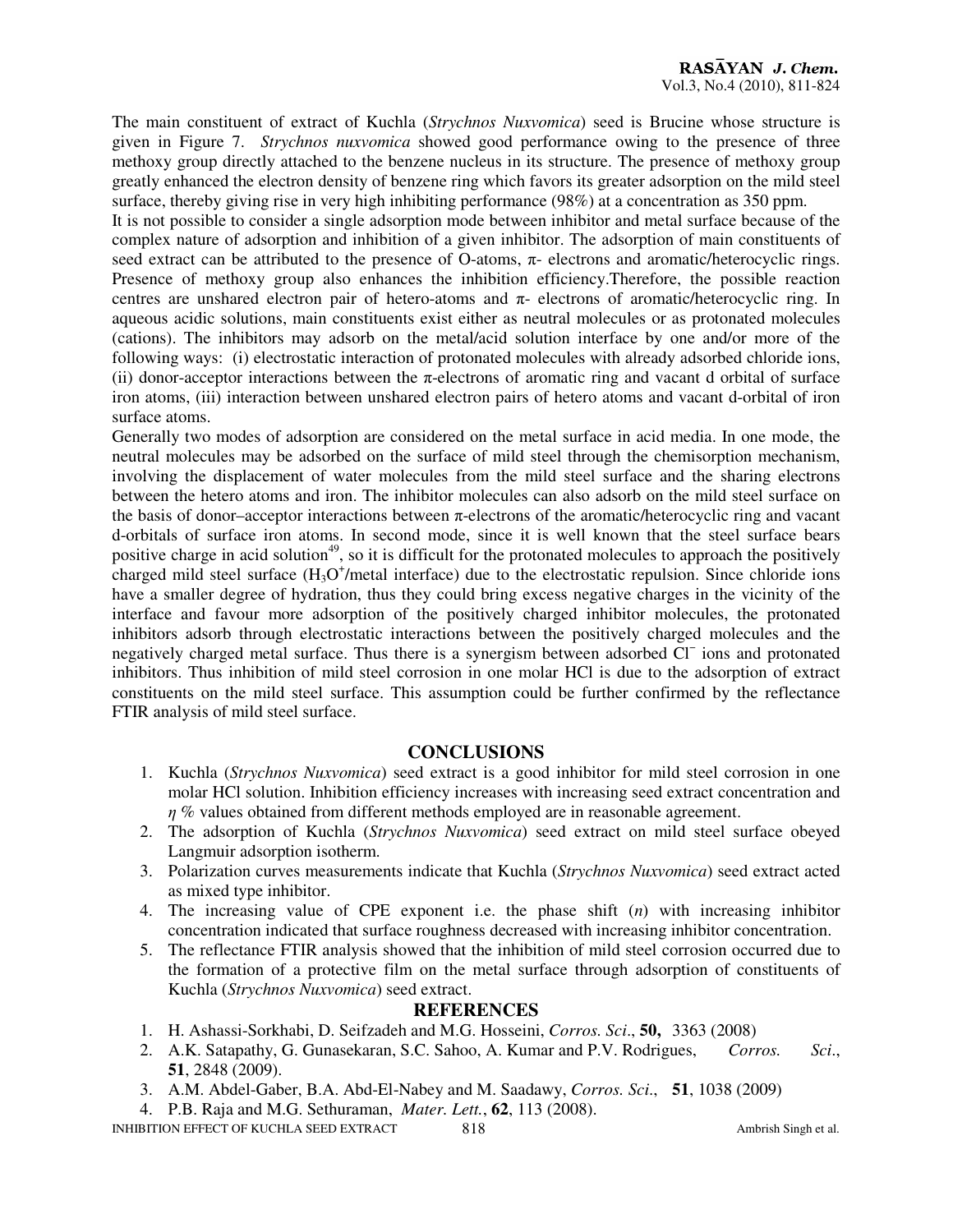- 5. E.A. Noor, *J. Engg. Appl. Sci*., **3,** 23(2008)
- 6. J. Buchweishaija and G.S. Mhinzi, *Port. Electrochim. Acta*., **26**, 257 (2008).
- 7. A.K. Satapathy, G. Gunasekaran, S.C. Sahoo, Kumar Amit and P.V. Rodrigues, *Corros. Sci*., **51**, 2848 (2009).
- 8. Gregory O. Avwiri and F.O. Igho, *Mater. Lett.,* **57**, 3705 (2003).
- 9. L. Valek and S. Martinez, *Mater. Lett.,* **61**, 148 (2007).
- 10. E.E. Oguzie, *Corros. Sci.,* **50**, 2993 (2008).
- 11. P.C. Okafor, M.E. Ikpi, I.E. Uwah, E.E. Ebenso, U.J. Ekpe and S.A. Umoren *Corros. Sci.,* **50**, 2310 (2008).
- 12. E.A. Noor, *J.Appl. Electrochem.,* **39**, 1465 (2009).
- 13. F.S. De Souza and A. Spinelli, *Corros. Sci.,* **51**, 642 (2009).
- 14. P.B. Raja and M.G. Sethuraman, *Mater. Lett*., **62**, 1602 (2008).
- 15. A.Y. El-Etre, *Corros. Sci.,* **45**, 2485(2003).
- 16. A.M. Badiea and K.N. Mohana, *J. Mater. Eng. Perform.,* **18**, 1264 (2009).
- 17. L.R. Chauhan and G. Gunasekaran, *Corros. Sci.,* **49**, 1143 (2007).
- 18. A.Y. El-Etre, M. Abdallah and Z.E. El-Tantawy, *Corros. Sci.,* **47**, 385 (2005).
- 19. Ambrish Singh, V.K. Singh and M.A. Quraishi, *J. Mater. Environ. Sci,.* **1** , 162 (2010)
- 20. Ambrish Singh, I. Ahamad, V. K. Singh and M.A. Quraishi, *J. Solid. State. Electr.,* DOI: 10.1007/s10008-010-1172-z, (2010).
- 21. M.A. Quraishi, Dileep Kumar Yadav and Ishtiaque Ahamad, *The Open Corrosion Journal.,* **2,** 56 (2009).
- 22. M.A. Quraishi, Ambrish Singh, Vinod Kumar Singh, Dileep Kumar Yadav and Ashish Kumar Singh, *Mater. Chem. Phy.,* **122**, 114 (2010).
- 23. Ambrish Singh, V.K. Singh and M.A. Quraishi, *International. J. of Corrosion.,* doi:10.1155/2010/275983, (2010).
- 24. M. Schorr and J. Yahalom, *Corros. Sci.,* **12,** 867 (1972).
- 25. M.A. Quraishi, S. Khan, *Ind. J. Chem. Technol.,* **12**, 576 (2005).
- 26. C.B. Breslin and W.M. Carrol, *Corros. Sci.,* **34**, 327 (1993).
- 27. M.G.A. Khedr and M.S. Lashien, *Corros. Sci.,* **33**, 137 (1992).
- 28. L. Larabi, O. Benali and Y. Harek, *Mater. Lett.,* **61**, 3287 (2007).
- 29. T. Szauer and A. Brandt, *Electrochim. Acta.,* **26**, 1253 (1981).
- 30. J.O.M. Bockris and A.K.N. Reddy, *Modern Electrochemistry*, Plenum Press, New York, (1977).
- 31. R.A. Prabhu, A.V. Shanbhag and T.V. Venkatesha, *J. Appl. Electrochem.,* **37**, 491 (2007).
- 32. M. Elayyachy, A. Idrissi and B. Hammouti, *Corros. Sci.,* **48**, 2470 (2006).
- 33. S. Martinez and M. Metikos-Hukovic, *J. Appl. Electrochem.,* **33**, 1137 (2003).
- 34. R.S. Goncalves, D.S. Azambuja and A.M. Serpa Lucho, *Corros. Sci.,* **44**, 467(2002).
- 35. M.A. Amin, S.S. Abd El-Rehim, E.E.F. El-Sherbini and R.S. Bayyomi, *Electrochim. Acta.,* **52**, 3588 (2007).
- 36. M. Kedam, O.R. Mattos and H. Takenouti, *J. Electrochem. Soc.,* **128**, 257 (1981).
- 37. F. Mansfeld, *Corrosion.,* **36,** 301 (1981).
- 38. J. Shukla and K.S. Pitre, *Corros. Rev.,* **20,** 217 (2002).
- 39. A. Yurt, G. Bereket, A. Kivrak, A. Balaban and B. Erk, *J. Appl. Electrochem.,* **35**, 1025 (2005).
- 40. A.A. Hermas, M.S. Morad and M.H. Wahdan, *J. Appl. Electrochem.,* **34**, 95 (2004).
- 41. F. Bentiss, B. Mehdi, B. Mernari, M. Traisnel and H. Vezin, *Corrosion.,* **58,** 399 (2002).
- 42. R.R. Anand, R.M. Hurd and N. Hackerman, *J. Electrochem. Soc.,* **112**, 138 (1965).
- 43. M.S. Morad and A.M.K. El-Dean, *Corros. Sci*., **48**, 3398 (2006).
- 44. K. Tebbji, B. Hammouti, H. Oudda, A. Ramdani and M. Benkadour, *Appl. Surf. Sci.,***252**, 1378 (2005).
- 45. A. Yurt, A Balaban, S. Ustun Kandemir, G. Bereket and B. Erk, *Mater. Chem.Phy.,* **85**, 420 (2004).

INHIBITION EFFECT OF KUCHLA SEED EXTRACT 819 819 Ambrish Singh et al.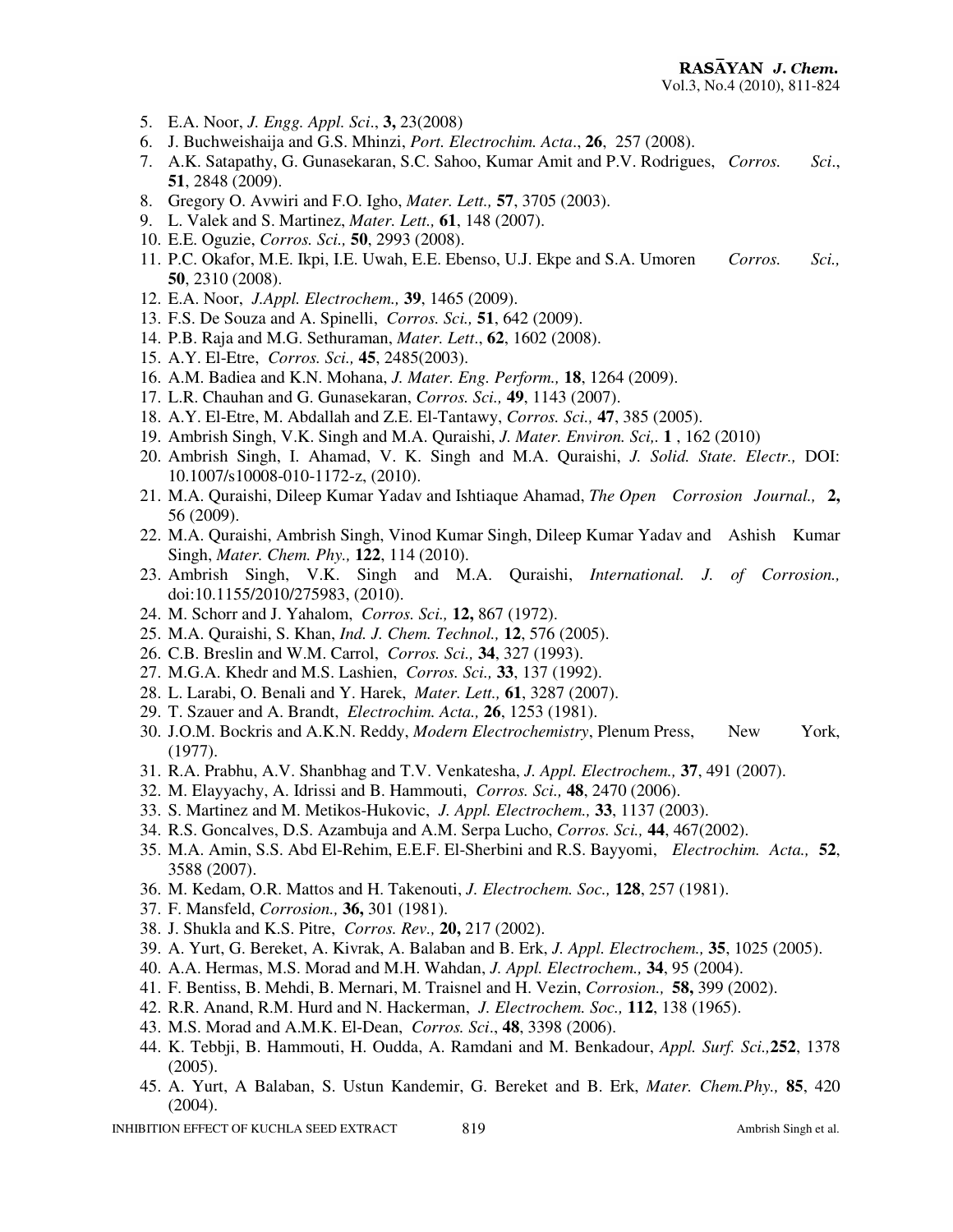46. G.K. Gomma and M.H. Wahdan, *Mater. Chem. Phy*., **39**, 142 (1994).

- 47. C.Y. Chao, L.F. Lin and D.D. Macdonald *J. Electrochem. Soc*., **128**, 1187 (1981).
- 48. I.M. Ritchie, S. Bailey and R. Woods, *Adv. Colloid Interface Sci.,* **80**, 183 (1999).
- 49. G. Trabenelli and F. Mansfeld, *Corrosion Mechanisms*., Marcel Dekker, New York,109, (1987).

[RJC-684/2010]

Table-1: Corrosion parameters for mild steel in aqueous solution of 1 M HCl in presence and absence of different concentrations of Kuchla (*Strychnos Nuxvomica*) seed extract from weight loss measurements at 308 K for 3 h

| Inhibitor concentration | Weight loss<br>(mg | n     | $C_{\rm R}$ |
|-------------------------|--------------------|-------|-------------|
| (ppm)                   | $\text{cm}^{-2}$   | $\%)$ | (mm y       |
| 1 M HCl                 | 20.9               |       | 77.9        |
| 100                     | 5.6                | 73    | 20.7        |
| 150                     | 4.7                | 78    | 17.4        |
| 200                     | 2.3                | 89    | 8.5         |
| 250                     | 1.1                | 94    | 4.0         |
| 300                     | 0.9                | 96    | 3.3         |
| 350                     | 0.4                | 98    | 1.4         |

Table -2: The values of activation parameters  $E_a$ ,  $\Delta H^*$ <sub>a</sub>,  $\Delta S^*$ <sub>a</sub> for mild steel in 1 M HCl in the absence and presence of optimum concentrations of Kuchla (*Strychnos Nuxvomica*) seed extract

| Inhibitor conc. | ட்டி          | $\lrcorner H^*$ | $\Delta S^*$                        | $\varDelta Q$                   |
|-----------------|---------------|-----------------|-------------------------------------|---------------------------------|
| (ppm)           | $(kJ \mod 1)$ | $(kJ \mod 1)$   | $\rm J~K^-$<br>$\mod$ <sup>-1</sup> | $(kJ \mod 1)$                   |
| M HCl           | 28            | ∠∠              | $1^{\prime}$<br>-130                | $\overline{\phantom{a}}$        |
| 350 ppm         | 93            | 90              | 60                                  | $\overline{\phantom{0}}$<br>- 1 |

Table-3: Electrochemical impedance parameters for mild steel in 1 M HCl in absence and presence of different concentrations of Kuchla (*Strychnos Nuxvomica*) seed extract:

| Acid<br>Solution | Inhibitor<br>(ppm) | $R_{\rm s}$<br>$(\Omega \text{ cm}^2)$ | $R_{\text{ct}}$<br>( $\Omega$ cm <sup>2</sup> ) | $(\Omega^{-1} s^n)$<br>$\text{cm}^{-2}$ | n<br>$(\mu F cm^{-2})$ | $C_{d1}$ | $(\%)$                   |
|------------------|--------------------|----------------------------------------|-------------------------------------------------|-----------------------------------------|------------------------|----------|--------------------------|
| 1 M HCl          |                    | 1.2                                    |                                                 | 250                                     | 0.827                  | 67       | $\overline{\phantom{0}}$ |
|                  | 250                | 1.3                                    | 130                                             | 111                                     | 0.845                  | 52       | 94                       |
|                  | 300                | 1.4                                    | 160                                             | 97                                      | 0.835                  | 47       | 95                       |
|                  | 350                | 1.2                                    | 264                                             | 82                                      | 0.855                  | 43       | 97                       |

Table-4: Potentiodynamic polarization parameters for mild steel without and with different concentrations of Kuchla (*Strychnos Nuxvomica*) seed extract in 1 M HCl

|                             | Tafel data                       |                                             |                             |                                  | Linear polarization data |                                        |                  |
|-----------------------------|----------------------------------|---------------------------------------------|-----------------------------|----------------------------------|--------------------------|----------------------------------------|------------------|
| Conc. of<br>inhibitor (ppm) | $E_{\rm corr}$<br>(mV vs<br>SCE) | $I_{\rm corr}$<br>$(\mu A \text{ cm}^{-2})$ | $p_{\rm a}$<br>$(mV dec-1)$ | $p_c$<br>$(mV \text{ dec}^{-1})$ | $(\%)$                   | $R_{\rm p}$<br>$(\Omega \text{ cm}^2)$ | $\eta$<br>$(\%)$ |
| 1 M HCl                     | $-446$                           | 1540                                        | 90                          | 121                              |                          | 10                                     |                  |
| 250                         | $-461$                           | 132                                         | 62                          | 125                              | 91                       | 121                                    | 92               |
| 300                         | $-463$                           | 97                                          | 64                          | 122                              | 94                       | 140                                    | 93               |
| 350                         | $-494$                           | 28                                          | 55                          | 106                              | 98                       | 308                                    | 97               |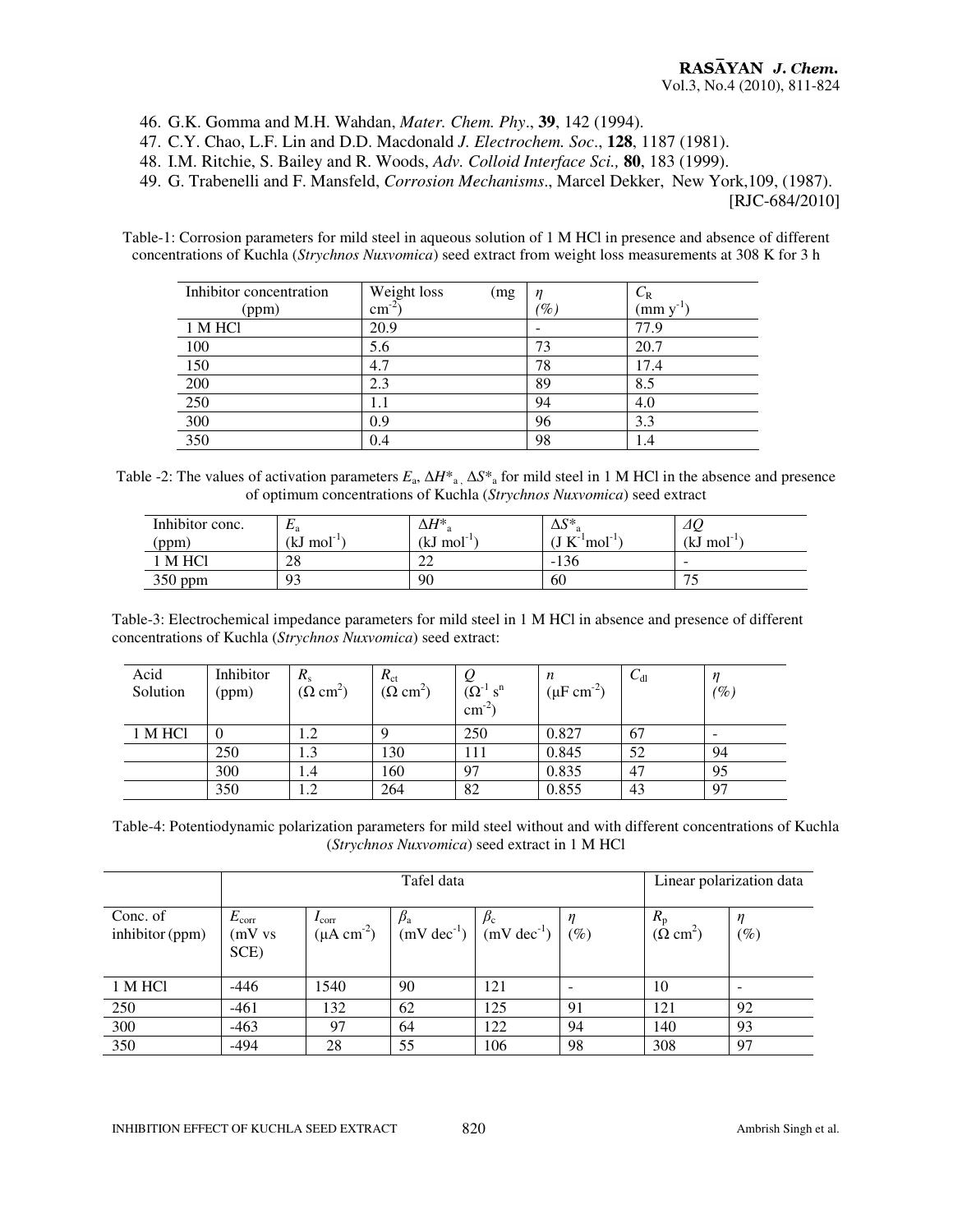| Frequency $(cm-1)$ | Band assignment  |
|--------------------|------------------|
| 1002               | C-O stretching   |
| 1223               | C-O stretching   |
| 1529, 1371         | $C=C$ (aromatic) |
| 1650               | $C=O$ stretching |
| 3159, 3054         | Ar-H stretching  |
| 3973, 3880         | Fe-O bending     |

Table-5: Prominent peaks obtained from reflectance FTIR spectroscopy



Fig.-1: Variation of inhibition efficiency of Kuchla (*Strychnos Nuxvomica*) extracts in one molar HCl with (a) extract concentration, (b) immersion time, (c) acid concentration, and (d) temperature of the solution [See Clockwise].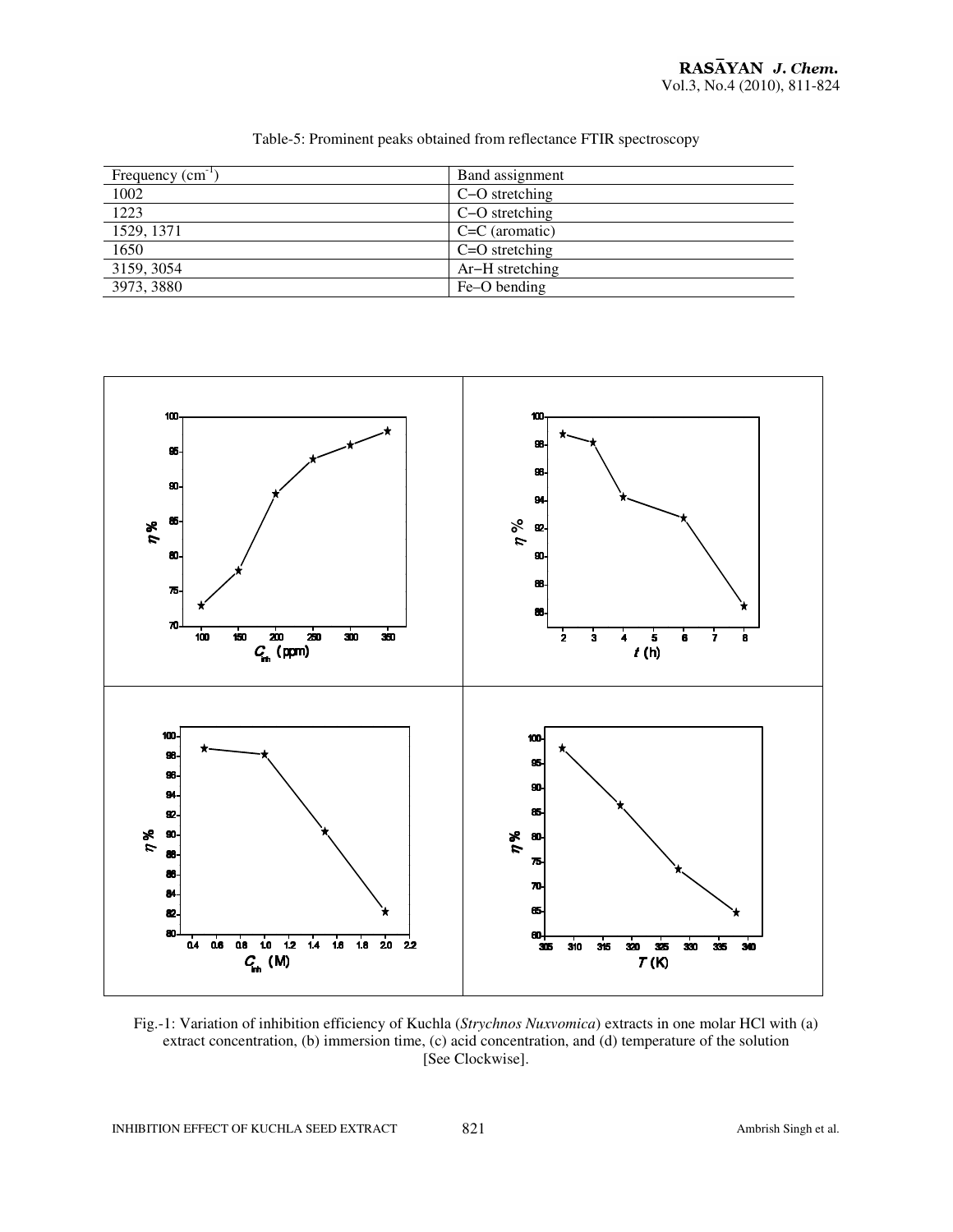

Fig.-2: Adsorption isotherm plots for (a) log  $C_R$  vs.  $1/T$  and (b) log  $C_R/T$  vs.  $1/T$ .

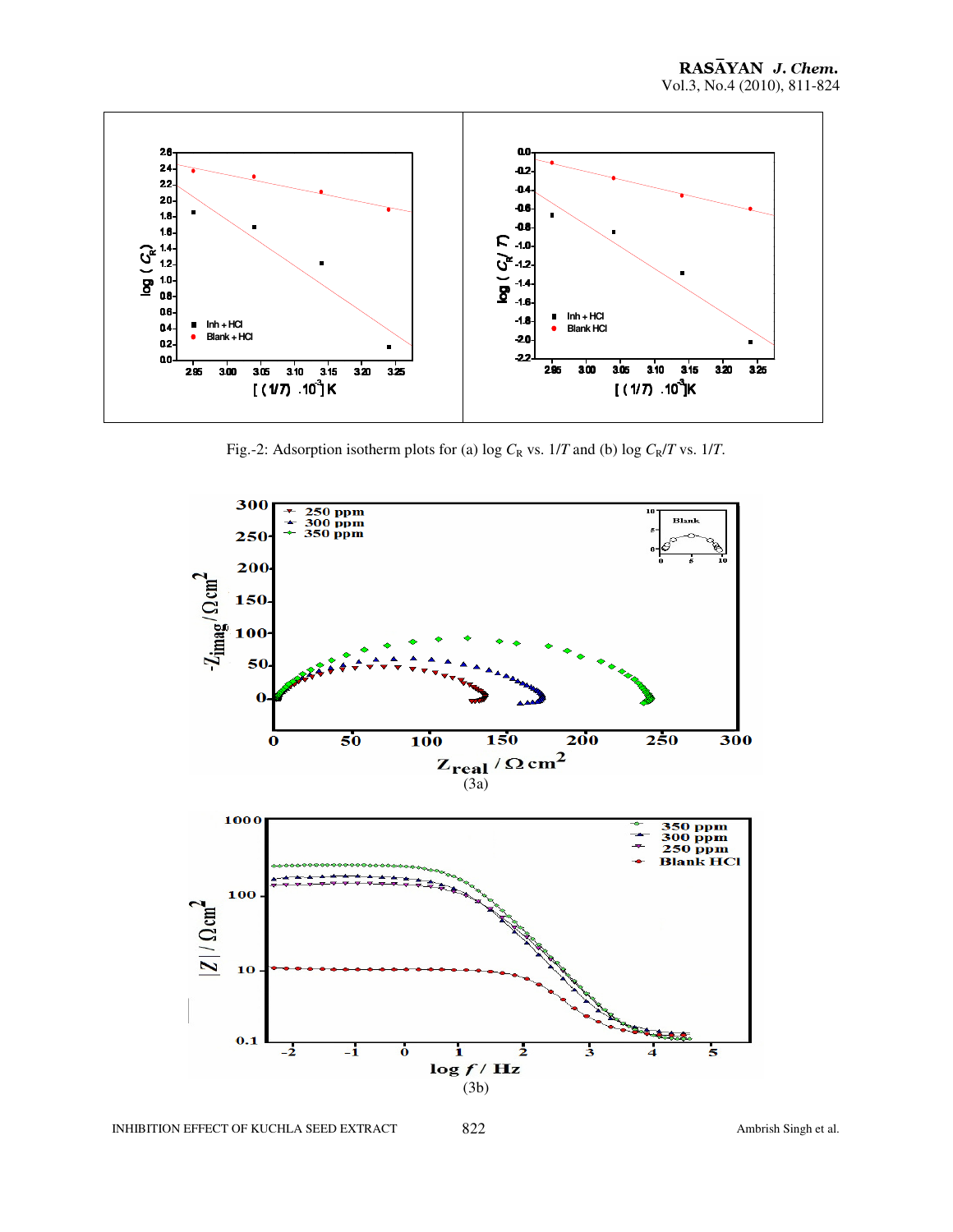

Fig.-3: (a) Nyquist plots, (b) Bode-modulus plots, and (c) Bode-phase angle plots in absence and presence of different concentrations of extract in one molar HCl.



Fig.-4: Electrochemical equivalent circuit used to fit the impedance spectra.



Fig.-5: Polarization curves in the absence and presence of different concentrations of extract in one molar HCl.